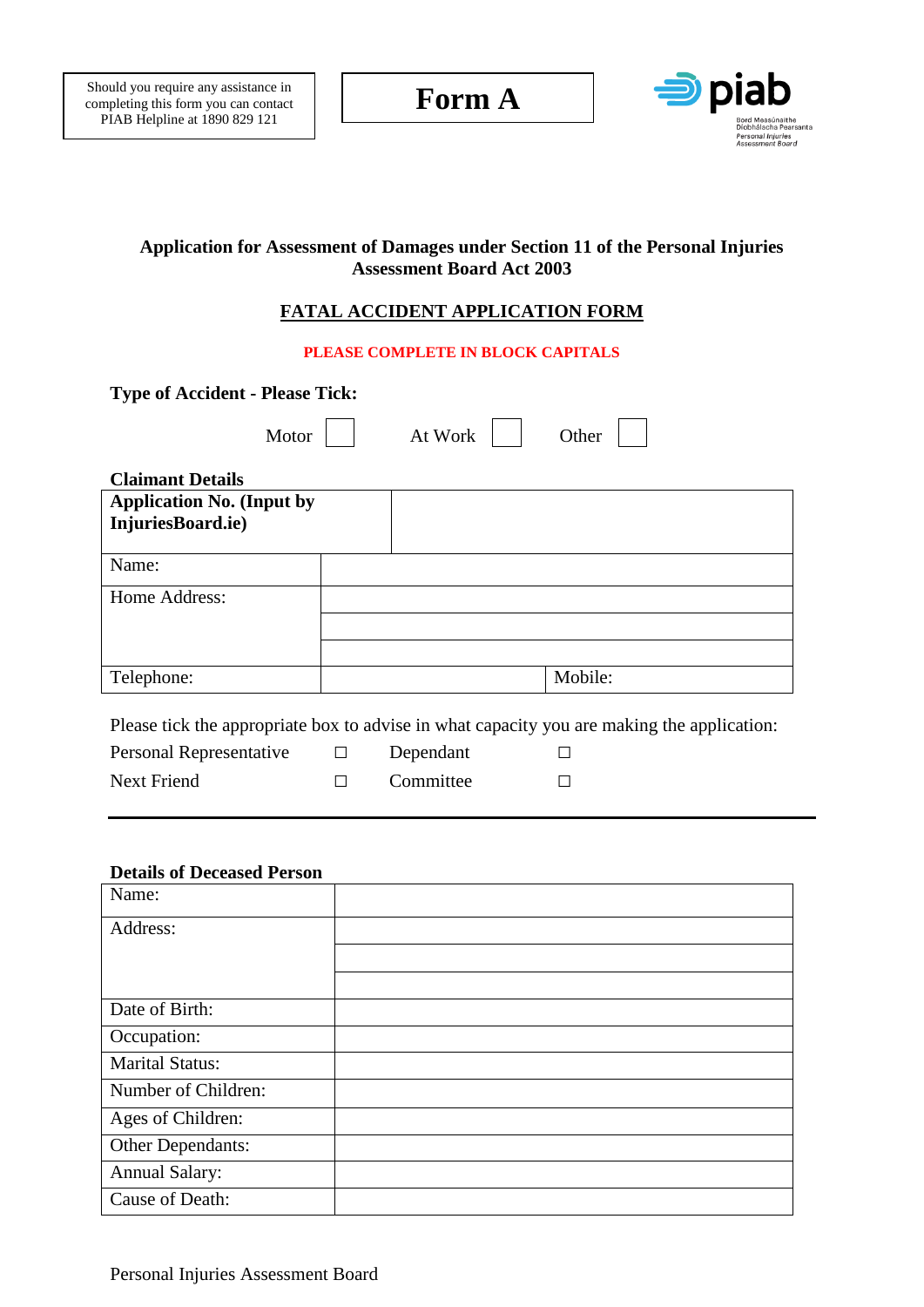

| <b>Accident Details</b>                                 |  |
|---------------------------------------------------------|--|
| Date of Death (dd/mm/yyyy)                              |  |
| Date of Accident (dd/mm/yyyy)                           |  |
| Where did the injury / accident                         |  |
| occur? (please detail the exact                         |  |
| location where possible)                                |  |
| Please provide brief details of accident circumstances: |  |
|                                                         |  |
|                                                         |  |
|                                                         |  |
|                                                         |  |
|                                                         |  |
|                                                         |  |
|                                                         |  |
|                                                         |  |
|                                                         |  |

## THE RESPONDENT IS THE PERSON OR COMPANY YOU ARE MAKING THE CLAIM AGAINST AND ARE HOLDING RESPONSIBLE FOR THE INJURY/ACCIDENT. IF THERE ARE MORE THAN THREE RESPONDENTS, PLEASE ADD ON A SEPARATE SHEET.

### RESPONDENT Number 1

| Name:                                                                                 |  |  |  |  |      |  |        |  |       |  |  |
|---------------------------------------------------------------------------------------|--|--|--|--|------|--|--------|--|-------|--|--|
|                                                                                       |  |  |  |  |      |  |        |  |       |  |  |
|                                                                                       |  |  |  |  |      |  |        |  |       |  |  |
| Address:                                                                              |  |  |  |  |      |  |        |  |       |  |  |
|                                                                                       |  |  |  |  |      |  |        |  |       |  |  |
|                                                                                       |  |  |  |  |      |  |        |  |       |  |  |
| Relationship to Deceased (e.g.                                                        |  |  |  |  |      |  |        |  |       |  |  |
| <i>Employer</i> )                                                                     |  |  |  |  |      |  |        |  |       |  |  |
| Contact Name (if known)                                                               |  |  |  |  |      |  | Phone: |  |       |  |  |
| If this is a Motor claim please provide the following additional details $(if known)$ |  |  |  |  |      |  |        |  |       |  |  |
| Registration Number of the                                                            |  |  |  |  | Make |  |        |  | Model |  |  |
| Respondent's vehicle:                                                                 |  |  |  |  |      |  |        |  |       |  |  |
| <b>Respondent Insurance</b>                                                           |  |  |  |  |      |  |        |  |       |  |  |
| Company:                                                                              |  |  |  |  |      |  |        |  |       |  |  |
| <b>Respondent Insurance Policy</b>                                                    |  |  |  |  |      |  |        |  |       |  |  |
| Number / Claim Number:                                                                |  |  |  |  |      |  |        |  |       |  |  |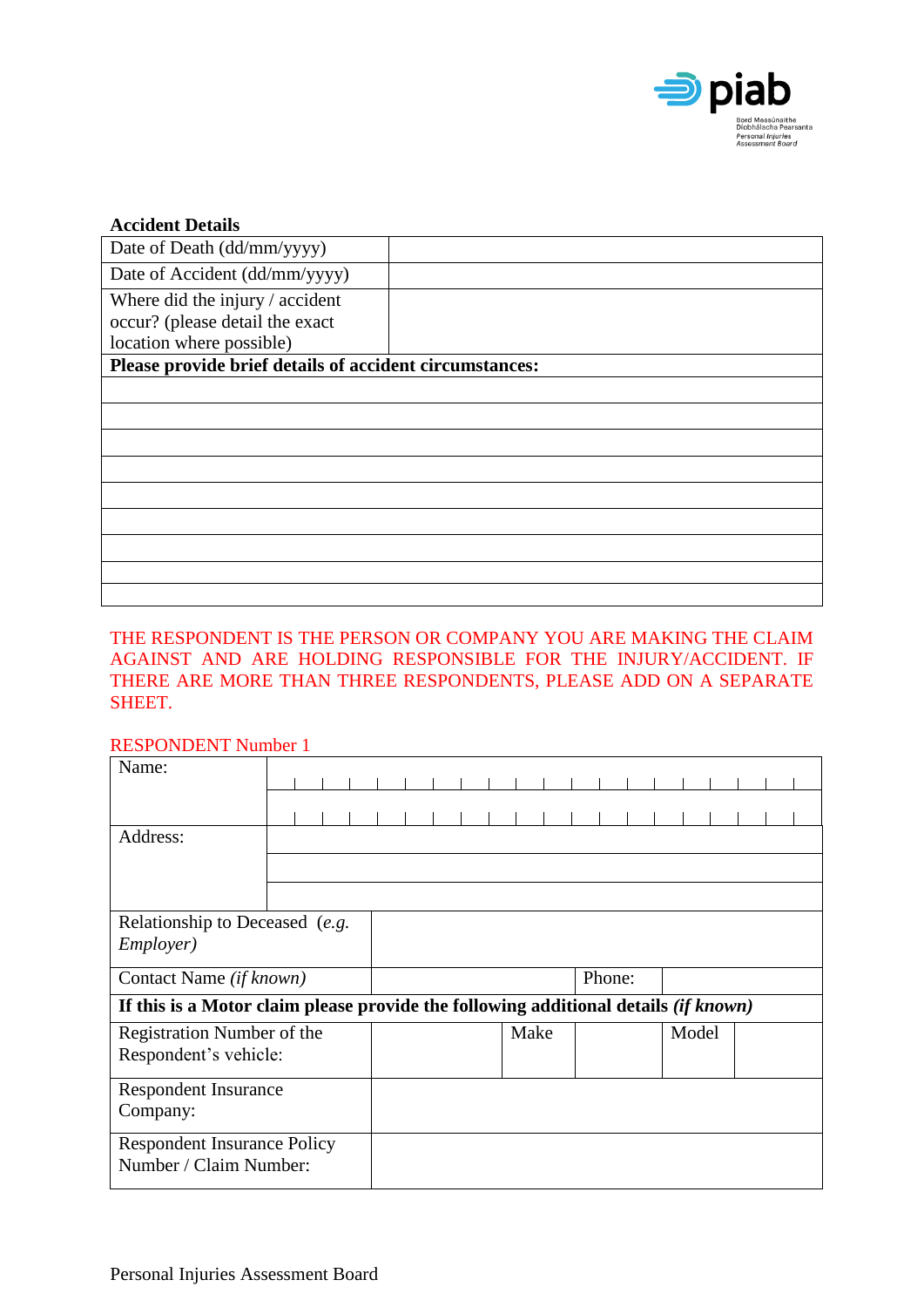

### RESPONDENT Number 2

| Name:                                                                                      |  |  |      |  |  |  |        |  |  |  |  |
|--------------------------------------------------------------------------------------------|--|--|------|--|--|--|--------|--|--|--|--|
|                                                                                            |  |  |      |  |  |  |        |  |  |  |  |
| Address:                                                                                   |  |  |      |  |  |  |        |  |  |  |  |
|                                                                                            |  |  |      |  |  |  |        |  |  |  |  |
| Relationship to Deceased (e.g.<br>Employer)                                                |  |  |      |  |  |  |        |  |  |  |  |
| Contact Name (if known)                                                                    |  |  |      |  |  |  | Phone: |  |  |  |  |
| If this is a Motor claim please provide the following additional details <i>(if known)</i> |  |  |      |  |  |  |        |  |  |  |  |
| Registration Number of the<br>Respondent's vehicle:                                        |  |  | Make |  |  |  | Model  |  |  |  |  |
| <b>Respondent Insurance</b><br>Company:                                                    |  |  |      |  |  |  |        |  |  |  |  |
| <b>Respondent Insurance Policy</b><br>Number / Claim Number:                               |  |  |      |  |  |  |        |  |  |  |  |

# RESPONDENT Number 3

| Name:                                                                               |  |  |  |  |      |  |        |  |       |  |  |
|-------------------------------------------------------------------------------------|--|--|--|--|------|--|--------|--|-------|--|--|
|                                                                                     |  |  |  |  |      |  |        |  |       |  |  |
| Address:                                                                            |  |  |  |  |      |  |        |  |       |  |  |
|                                                                                     |  |  |  |  |      |  |        |  |       |  |  |
| Relationship to Deceased (e.g.<br><i>Employer</i> )                                 |  |  |  |  |      |  |        |  |       |  |  |
| Contact Name (if known)                                                             |  |  |  |  |      |  | Phone: |  |       |  |  |
| If this is a Motor claim please provide the following additional details (if known) |  |  |  |  |      |  |        |  |       |  |  |
| Registration Number of the                                                          |  |  |  |  | Make |  |        |  | Model |  |  |
| Respondent's vehicle:                                                               |  |  |  |  |      |  |        |  |       |  |  |
| <b>Respondent Insurance</b>                                                         |  |  |  |  |      |  |        |  |       |  |  |
| Company:                                                                            |  |  |  |  |      |  |        |  |       |  |  |
| <b>Respondent Insurance Policy</b><br>Number / Claim Number:                        |  |  |  |  |      |  |        |  |       |  |  |